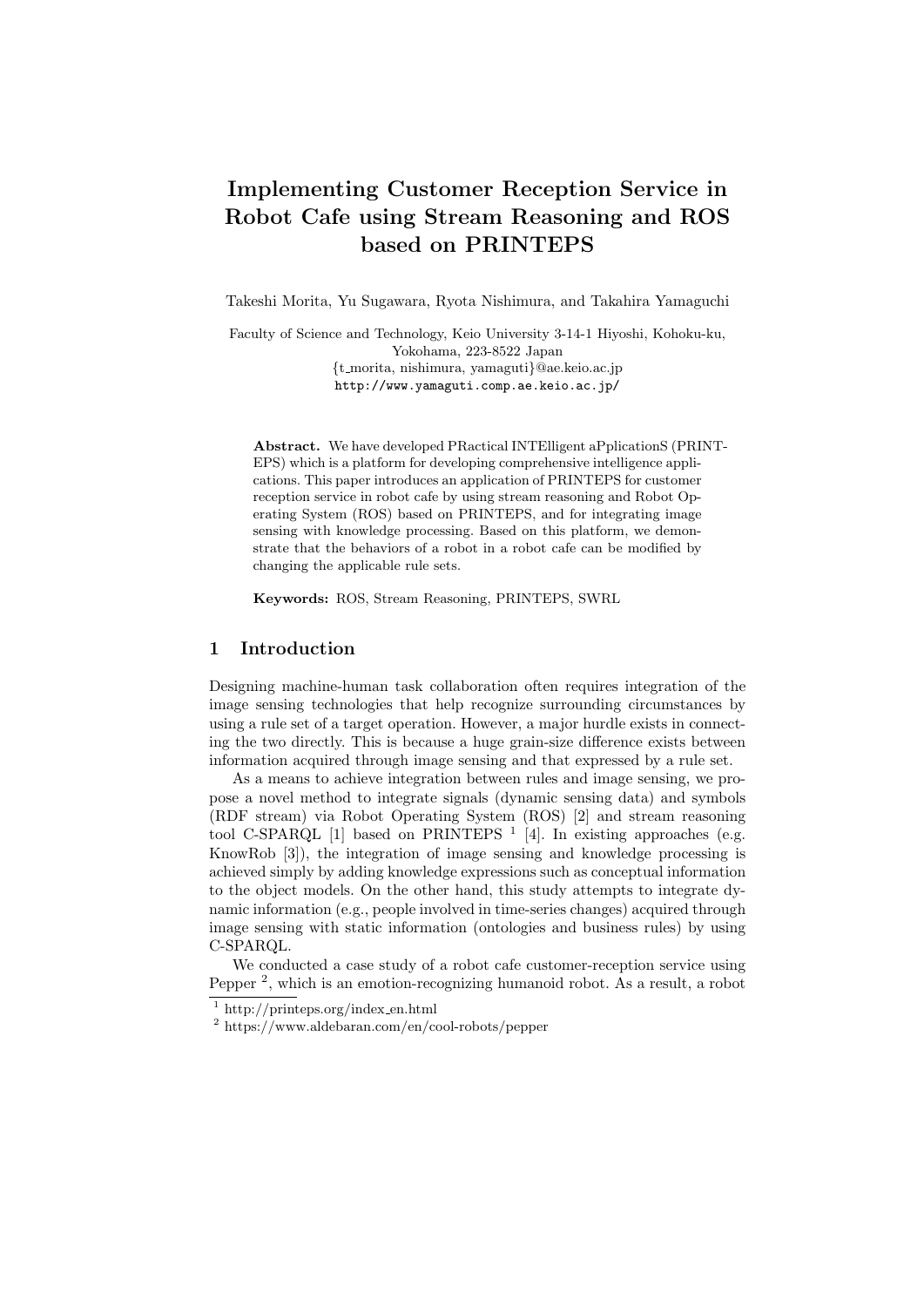

**Fig. 1.** System outline of customer reception service in robot cafe.

can use the rule sets that the person has, and we can construct a more efficient robot service system. A demo movie for the customer reception service can be seen on YouTube <sup>3</sup>.

### **2 System Outline**

Figure 1 shows the system outline of customer reception service in robot cafe. A Windows machine with a kinect v2 collects the results of sensing at the cafe entrance to the ROS environment via UDP or socket communication. Then, the information sent is analyzed based on stream reasoning, an event of entry is detected, and the age and gender of the persons are judged. The information on the event or its attribute acquired in this process is used for knowledge processing, and a robot motion program runs based on the result acquired during knowledge processing. The robot moves and speaks out according to the instructions from the business rules. With such a series of processes, the robot responds to visitors at their arrival.

## **3 Customer Reception Service in Robot Cafe**

The customer reception service mainly consists of the "customer detection" process which detects an incoming customer by means of the Kinect sensor and the "greeting to the customer" process which orders the robot Pepper to give the customer a greeting based on the business rules described by semantic web rule langugage (SWRL).

#### **3.1 Customer Detection Process**

Figure 2 shows the C-SPARQL query for detecting a customer. This query measures at every one-second interval the distance between the face of every person

<sup>3</sup> https://youtu.be/HbHHT2F2Cvo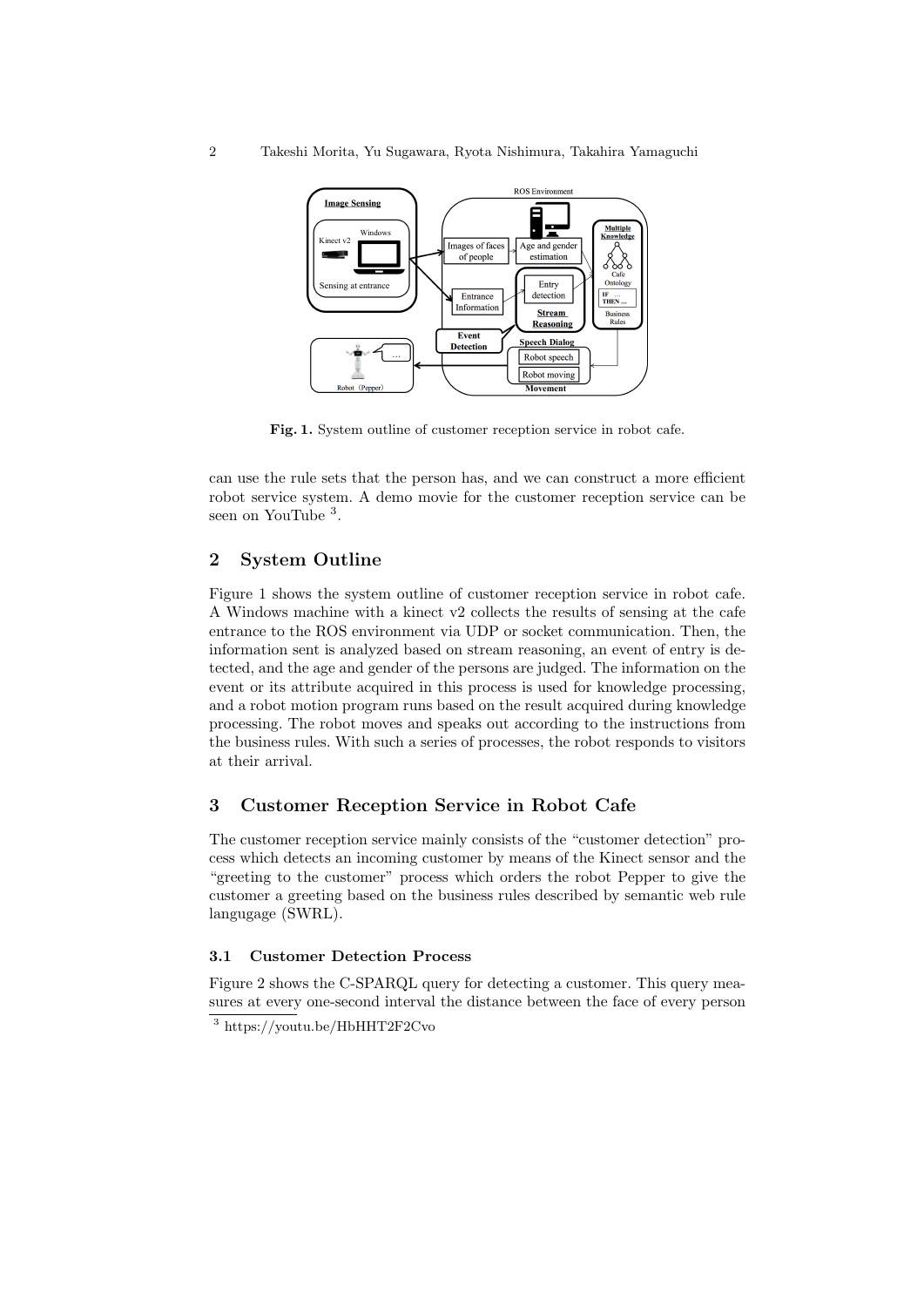| REGISTER QUERY CustomerDetectionQuery AS                                           |
|------------------------------------------------------------------------------------|
| PREFIX f: <http: cspargl="" ext#="" jena="" larkc.eu="" spargl=""></http:>         |
| PREFIX rdf: <http: 02="" 1999="" 22-rdf-syntax-ns#="" www.w3.org=""></http:>       |
| PREFIX printeps: <http: cafe="" entrance="" printeps.org=""></http:>               |
| SELECT ?s (COUNT(?s) AS ?cnt) (AVG(?distance1) AS ?distance)                       |
| FROM STREAM <http: cafe="" entrance="" printeps.org=""> [RANGE 3s STEP 1s]</http:> |
| WHERE {                                                                            |
| ?s rdf:type printeps:Customer;                                                     |
| printeps:positionAtTime ?ts1, ?ts2.                                                |
| ?ts1 printeps:distance ?distance1. ?ts2 printeps:distance ?distance2.              |
| BIND(?distance2 - ?distance1 AS ?difference)                                       |
| FILTER((f:timestamp(?s, printeps:positionAtTime,?ts1)                              |
| > f:timestamp(?s, printeps:positionAtTime,?ts2)) && 0.1 < ?difference)             |
|                                                                                    |
| GROUP BY ?s HAVING (AVG(?distance1) < ?distance to entrance && $1 <$ COUNT(?s))    |

Fig. 2. C-SPARQL query for detecting customers.

(detected within 3 s) and Kinect. The distances between the faces of the people detected within 3 s (ID: c1) and Kinect are chronologically shown as c1d1, c1d2, c1d3, and the values of c1d1-c1d2, c1d1-c1d3, and c1d2-c1d3, are computed in order to count the number of values greater than 0.1. The value 0.1 is determined based on the accident error of Kinect's depth sensor value. This measurement is used to avoid erroneously detecting someone who is in front of the cafe but is not approaching it as a customer. A count exceeding 1 means that someone is approaching the cafe (Kinect), which is a measurement used to avoid erroneously reacting with a customer who is leaving the cafe. The average value of the distances between the faces of the people detected within 3 s and Kinect is also calculated, and if the average value is less than the ?distance to entrance  $(3.3 \text{ m})$ , the customers are recognized as having entered the cafe, and their IDs, the aforementioned count, and the average values are returned. The value of ?distance\_to\_entrance is obtained using a SPARQL query for measuring a distance between Kinect and an entrance by predefining, based on the cafe ontology, the distance between the location in which Kinect is installed and the entrance of the cafe. Currently, a distance between a person's face and Kinect is the only information that is used. However, if the sensor can obtain various attribute information from a person in the future, more complex customer detection based on such information (e.g., discerning a customer from a cafe clerk based on clothing) will be realized.

#### $3.2$ Greeting to the Customer Process

Figure 3 shows the rule that the module applies when determining a greeting statement upon detecting two customers. In this study, we used the reasoning engine Pellet<sup>4</sup> to apply the greeting properties and their values to the robotclass instance and to determine a greeting statement. The rule shown in Figure 3

 $4 \text{ http://clarkparsia.com/pellet}$